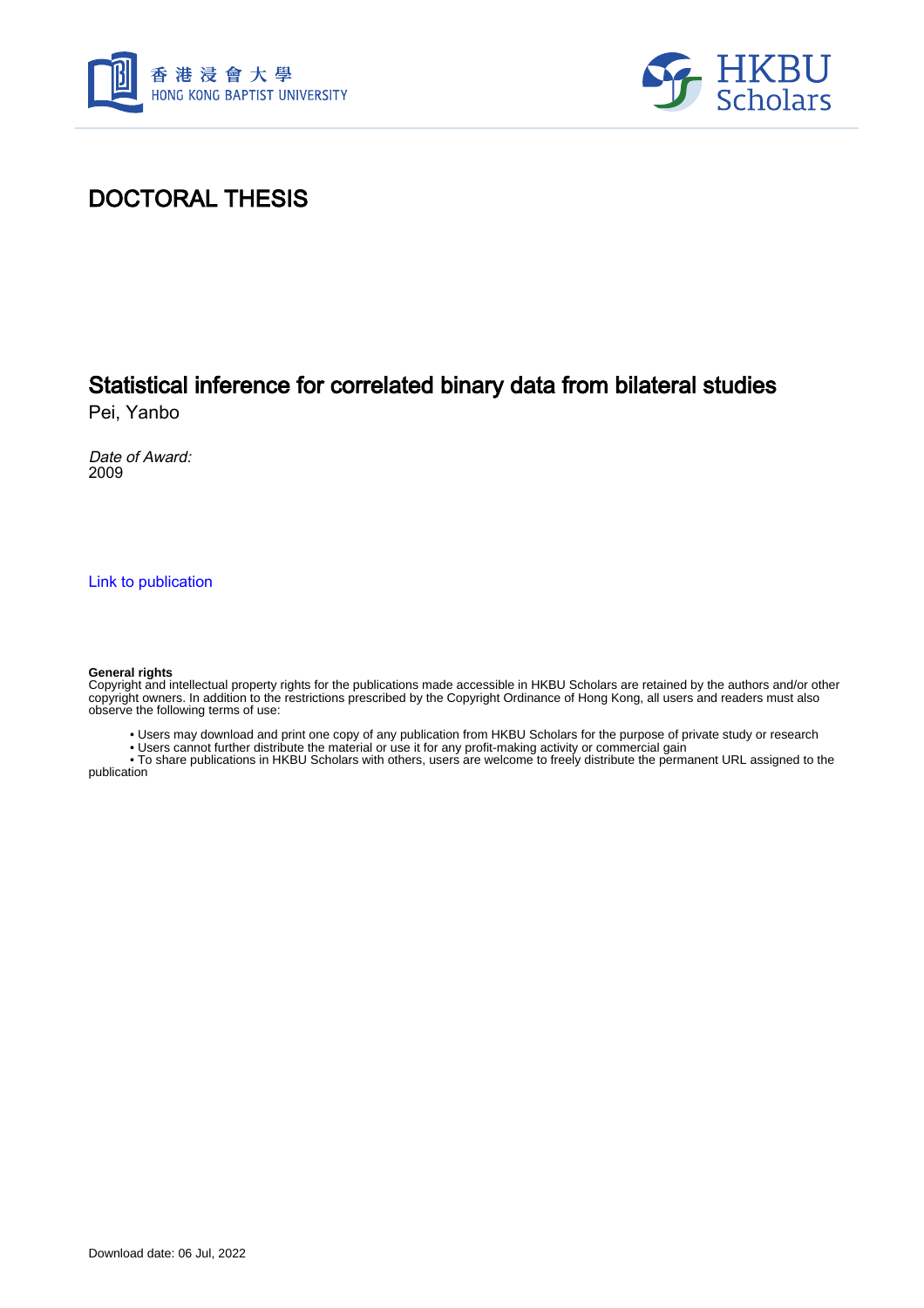## Statistical Inference for Correlated Binary Data from Bilateral Studies

PEI Yanbo

A thesis submitted in partial fulfillment of the requirements for the degree of Doctor of Philosophy

Principal Supervisor: Dr. Tang Man Lai

Hong Kong Baptist University

July 2009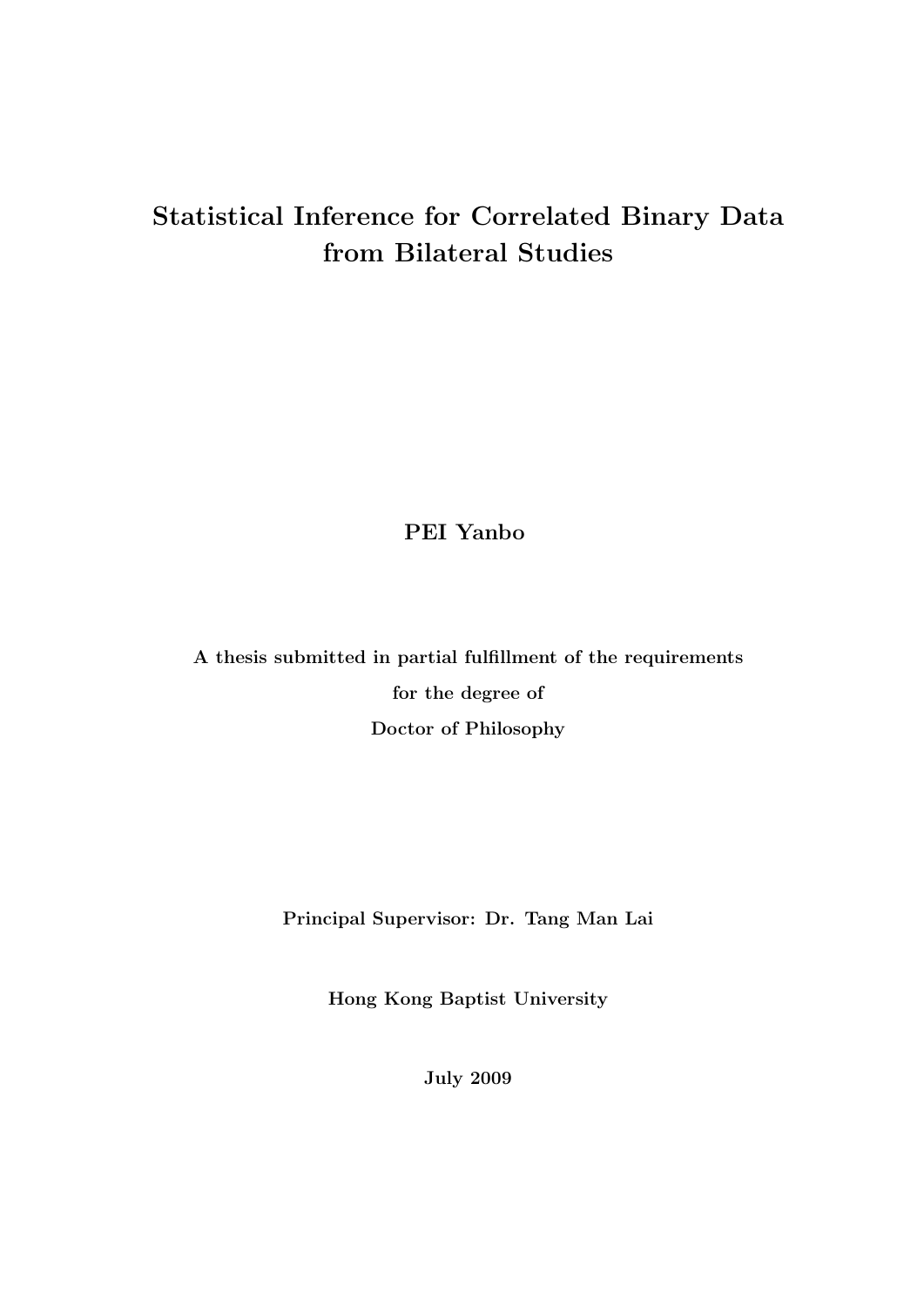#### Abstract

In some medical comparative studies, outcomes are bilateral and dichotomous. Inference can be made by either treating subject as the fundamental unit or treating the paired outcomes as independent and ignoring the intra-class correlation information. The latter strategy is usually easier but may lead to inappropriate or wrong conclusions when correlation really exists. Taking the correlation into account can reduce variability and make comparison more precise. In my thesis, we base our statistical inference assuming that there is correlation in the bilateral binary data. In Chapter 2, we consider testing equality of the correlations of two paired binary responses from two treatment groups. Several statistics for testing the equality of correlations [an](#page--1-0)d sample size formulae for a two-arm randomized clinical trial are developed. Simulations are performed to evaluate the behaviors of various tests and the accuracy of different sample size formulae in terms of actual size and power. In Chapter 3, we construct and evaluate different confidence interval estimators for correlated proportion differences from bilateral binary data in two-arm randomized clinical trials [u](#page--1-0)nder the dependence model with equal correlation coefficients between groups. We evaluate the performance of various confidence interval estimators with respect to exact coverage probabilities, exact confidence widths and non-coverage probabilities. In Chapter 4, we focus on model selection issues. We compare the performance of several goodness-of-fit tests for several dependence models used for bilateral binary data in the [li](#page--1-0)terature and demonstrate how one may choose an appropriate model in practice. In Chapter 5, we test the equality of the response rates between two treatments using combined unilateral and bilateral data. In particular, we propose several test statistics an[d in](#page--1-0)vestigate their performance. We also apply our proposed methods in each chapter to a real problem using real data sets. Chapter 6 contains conclusions and possible future work in this field.

Keywords: Correlated binary data, Paired data, Intra-class correlation, Score test, Wald test, Bootstrap method, Confidence interval estimation, Goodness of fit test, Model selection, Asymptotic tests, Systemic sclerosis, ophthalmology.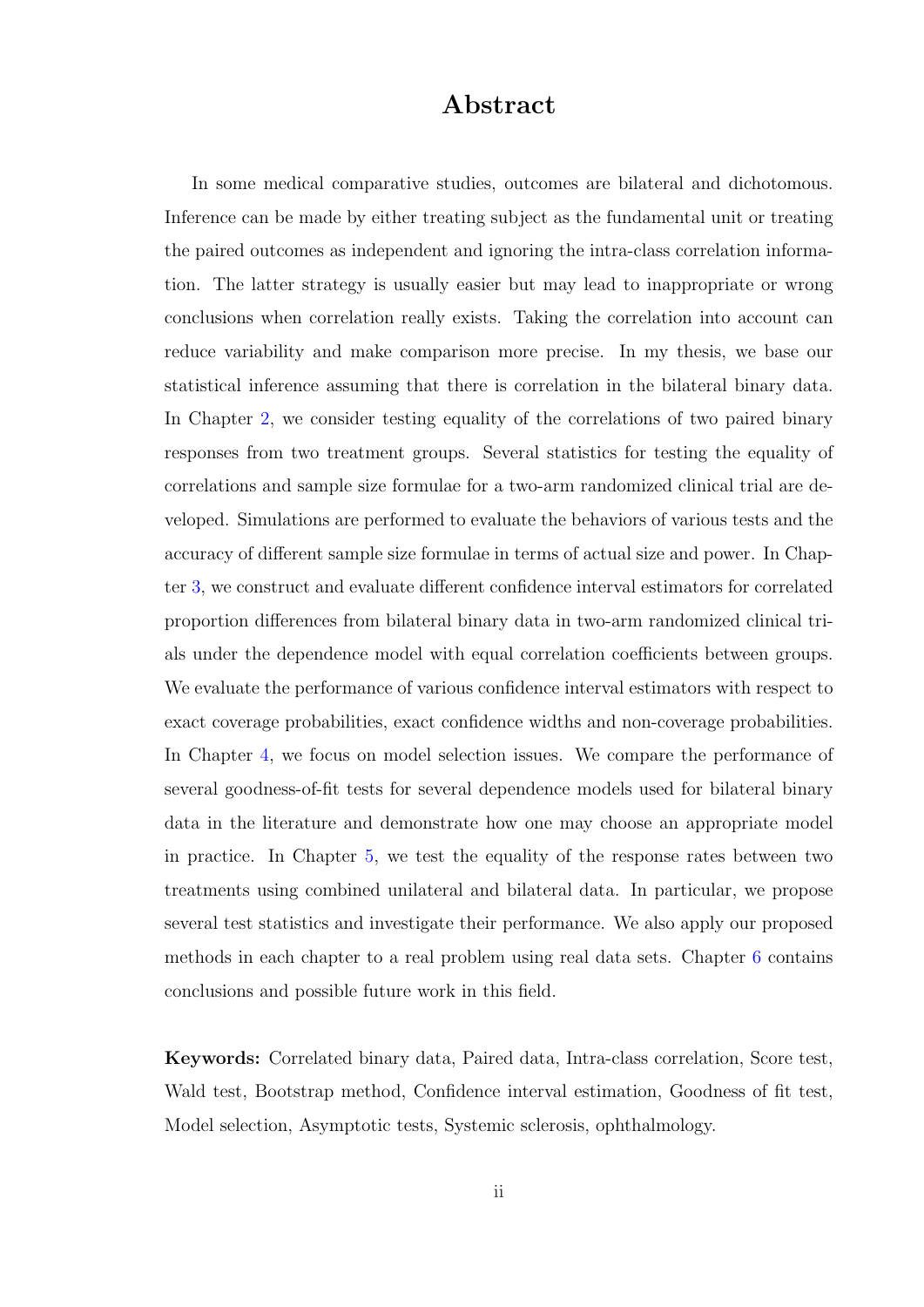# Table of Contents

| <b>Declaration</b>      |                          |                                                                     |                 |
|-------------------------|--------------------------|---------------------------------------------------------------------|-----------------|
| <b>Abstract</b>         |                          |                                                                     | <sub>ii</sub>   |
| <b>Acknowledgements</b> |                          |                                                                     |                 |
|                         | <b>Table of Contents</b> |                                                                     | iv              |
|                         | <b>List of Tables</b>    |                                                                     | vii             |
|                         | <b>List of Figures</b>   |                                                                     | $\mathbf X$     |
|                         |                          | <b>Chapter 1 Introduction</b>                                       | $\mathbf{1}$    |
|                         |                          | Chapter 2 Testing Equality of Correlations of Two Paired Binary Re- |                 |
|                         |                          | sponses from Two Treated Groups in a Randomized Trial               |                 |
|                         |                          | for Scleroderma Patients                                            | 6               |
| 2.1                     |                          |                                                                     | $6\phantom{.}6$ |
| 2.2                     |                          |                                                                     | 8               |
|                         | 2.2.1                    |                                                                     | 10              |
|                         | 2.2.2                    |                                                                     | 13              |
| 2.3                     |                          | Sample Size Determination for Power Achievement                     | 17              |
|                         | 2.3.1                    | Approximate Sample Size Formulae                                    | 18              |
|                         | 2.3.2                    |                                                                     | 22              |
| 2.4                     |                          |                                                                     | 22              |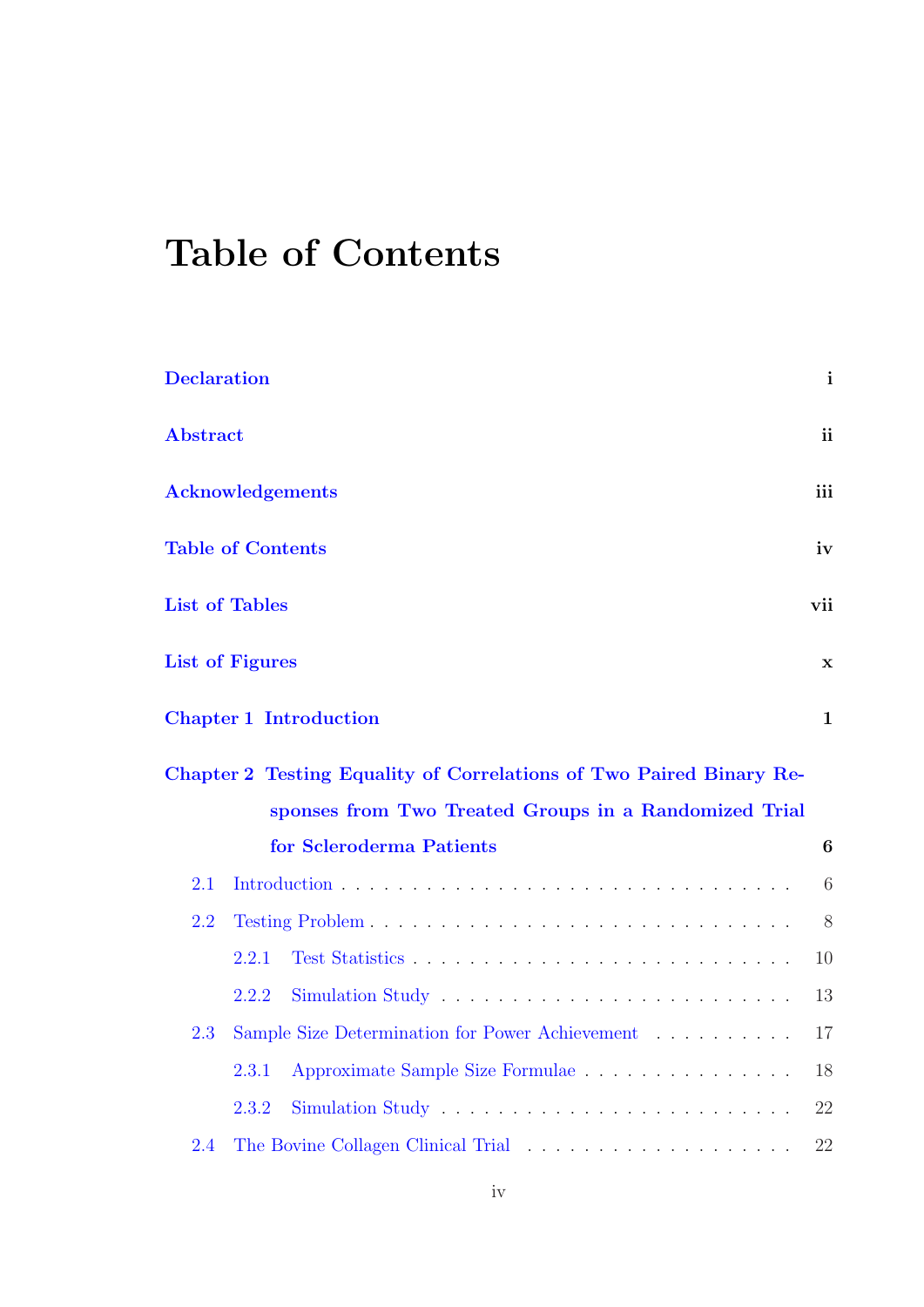| 2.5 |                                                                             | 26 |  |
|-----|-----------------------------------------------------------------------------|----|--|
|     | <b>Chapter 3 Confidence Intervals for Correlated Proportion Differences</b> |    |  |
|     | from Paired Correlated Data                                                 | 28 |  |
| 3.1 |                                                                             | 28 |  |
| 3.2 |                                                                             |    |  |
| 3.3 |                                                                             |    |  |
| 3.4 |                                                                             |    |  |
| 3.5 | Application to Reanalyze a Scleroderma Clinical Trial                       |    |  |
| 3.6 |                                                                             | 38 |  |
|     | Chapter 4 Goodness-of-fit Tests for Correlated Paired Binary Data           | 49 |  |
| 4.1 |                                                                             | 49 |  |
| 4.2 | Alternative Models for Paired Correlated Data                               | 51 |  |
|     | 4.2.1                                                                       | 51 |  |
|     | 4.2.2                                                                       | 52 |  |
|     | 4.2.3                                                                       | 53 |  |
|     | Equal Correlation Coefficients Model<br>4.2.4                               | 53 |  |
|     | 4.2.5                                                                       | 54 |  |
| 4.3 |                                                                             | 55 |  |
|     |                                                                             | 58 |  |
| 4.5 | Real Data Analysis and Model Selection                                      | 59 |  |
| 4.6 |                                                                             | 61 |  |
|     | Chapter 5 Testing the Equality of Two Proportions for Combined Uni-         |    |  |
|     | lateral and Bilateral Data                                                  | 67 |  |
| 5.1 |                                                                             | 67 |  |
| 5.2 | Data Structure and Dependence Model                                         | 69 |  |
| 5.3 |                                                                             | 71 |  |
| 5.4 |                                                                             | 74 |  |
| 5.5 |                                                                             | 77 |  |